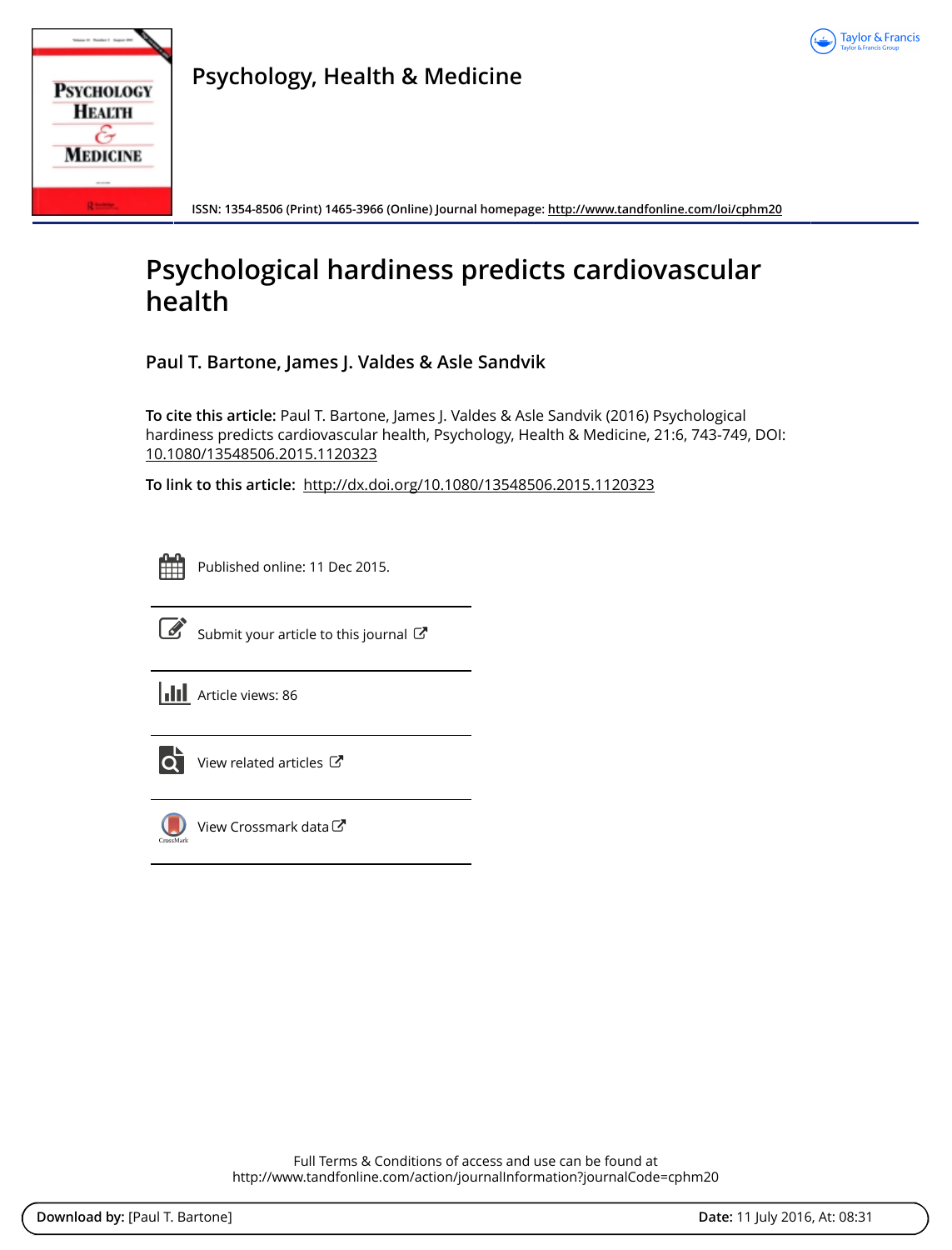

# **Psychological hardiness predicts cardiovascular health**

Paul T. Bartone<sup>a,b</sup>, James J. Valdes<sup>a</sup> and Asle Sandvik<sup>[c](#page-1-2)[,d](#page-1-3)</sup>

<span id="page-1-3"></span><span id="page-1-2"></span><span id="page-1-1"></span><span id="page-1-0"></span>aCenter for Technology & National Security Policy, National Defense University, Fort Lesley J. McNair, 300 5th Ave., SW, Washington, DC 20319, USA; <sup>b</sup>Department of Psychosocial Science, University of Bergen, Bergen, Norway; <sup>c</sup>Norwegian Police University College, Stavern, Norway; <sup>d</sup>Centre for Research and Education in Forensic Psychiatry, Haukeland University Hospital, Bergen, Norway

#### ABSTRACT

Many, but not all people experience diminished health, performance and well-being as a function of exposure to stress. However, the underlying neurophysiological processes which characterize hardy or resilient people are not well understood. This study examines psychological hardiness and several indicators of cardiovascular health, including body mass index (BMI) and blood cholesterol markers in a sample of 338 middle-aged adults enrolled in a national security education program. Hierarchical regression analyses reveal that after controlling for the influence of age and sex, high hardiness is related to higher HDL – high density lipoprotein and less body fat (BMI). Lower hardiness is associated with greater total cholesterol to HDL ratio, a cardiovascular disease risk factor. These results suggest that psychological hardiness confers resilience in part through an influence on cholesterol production and metabolism.

#### ARTICLE HISTORY

Received 14 February 2015 Accepted 9 November 2015

#### **KEYWORDS**

<span id="page-1-10"></span><span id="page-1-9"></span><span id="page-1-8"></span><span id="page-1-6"></span><span id="page-1-4"></span>Stress; hardiness; cardiovascular health; cholesterol; resilience

When exposed to stress, many people experience degraded health and performance while others show more resilient, healthy response patterns. Despite a growing recognition of the value of resilience, underlying processes are still poorly understood. Additional research is needed to develop our understanding of what influences resilient response patterns, and to clarify underlying mechanisms.

One characteristic that distinguishes healthy, resilient people from unhealthy ones is psychological hardiness (Kobasa, [1979](#page-7-0); Maddi & Kobasa, [1984\)](#page-7-1). Hardiness was originally described as a personality trait with three interrelated dimensions: *commitment,* tendency to regard life as interesting and meaningful; *control,* belief that one can influence outcomes by taking action; and *challenge*, an adventurous, exploring approach to living. Recently, hardiness is seen as part trait and part state, amenable to change based upon contextual factors (Bartone, [2012](#page-6-0)). Many studies have found that hardiness protects against the ill-effects of stress on health and performance (Bartone, [1999;](#page-6-1) Britt, Adler, & Bartone, [2001;](#page-6-2) Eschleman, Bowling, & Alarcon, [2010;](#page-6-3) Kobasa & Puccetti, [1983](#page-7-2)). But despite considerable evidence for a health-protective function of the hardy-resilient response pattern, scant research has

<span id="page-1-7"></span><span id="page-1-5"></span>**CONTACT** Paul T. Bartone **[paul.bartone.civ@gc.ndu.edu](mailto:paul.bartone.civ@gc.ndu.edu)** 

This article was originally published with errors. This version has been corrected. Please see Corrigendum [\(http://dx.doi/10.1080/](http://dx.doi/10.1080/13548506.2015.1133265) [13548506.2015.1133265](http://dx.doi/10.1080/13548506.2015.1133265)).

<sup>© 2015</sup> Taylor & Francis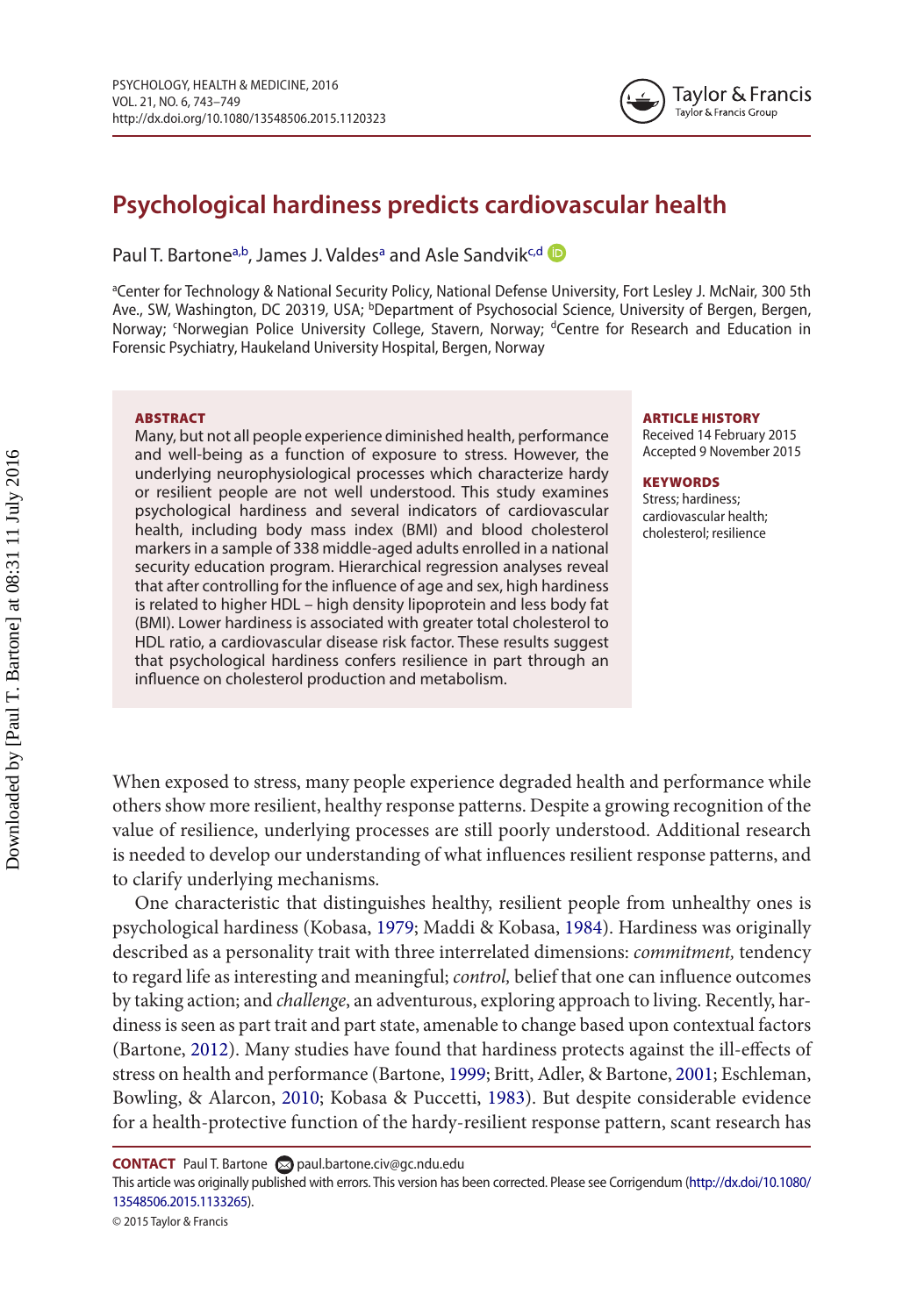explored the underlying neurophysiological processes. The present study examines possible links between hardiness and blood cholesterol markers of cardiovascular health.

<span id="page-2-13"></span><span id="page-2-11"></span><span id="page-2-0"></span>Cardiovascular disease remains the leading cause of death worldwide (Barter, [2005](#page-6-4)). Among recognized risk factors for cardiovascular disease are psychosocial stress (National Heart, Lung and Blood Institute Working Group [NHLBI], [2004\)](#page-7-3) and high cholesterol levels (Singh & Mori, [1992](#page-7-4)). While low density lipoprotein (LDL) is generally seen as the primary culprit in coronary heart disease (CHD), recent attention has focused on the possible protective role of high density lipoprotein (HDL; Barter, [2005](#page-6-4)). Several early studies found evidence that hardiness is linked to cardiovascular health, as indexed by blood pressure reactivity to stress (Contrada, [1989\)](#page-6-5) and elevated triglycerides (Howard, Cunningham, & Rechnitzer, [1986](#page-7-5)). The present study goes further by examining hardiness against a full lipid profile including HDL. Theoretically, since HDL appears to function as a protective factor at the biochemical level (Ridker, Stampfer, & Rifai, [2001](#page-7-6)), it may also be linked to hardiness.

#### <span id="page-2-12"></span><span id="page-2-8"></span><span id="page-2-6"></span>**Methods**

This study was approved by the institutional review boards of the National Defense University, and US Department of Defense, Edgewood Chemical Biological Center. Adult students at a major national defense college completed a voluntary hardiness scale (Dispositional Resilience Scale-15) during standard in-processing, and gave informed consent to access their cholesterol screening results. Of approximately 400 students available, 373 (93%) completed surveys. Participants were 67% military and 33% civilian, 22% women and 78% men. Age ranged from 31 to 62 years (mean = 44.07; *SD* = 4.49). Two weeks later, 338 (91%) participants completed a voluntary cholesterol screen, yielding measures of total cholesterol, HDL-C, LDL-C, triglycerides and total cholesterol/HDL ratio. Height and weight were assessed using standard instruments. Body mass index (BMI) provided a measure of total body fat (Harvard School of Public Health, [2015\)](#page-6-6). BMI was calculated as (weight – kilograms divided by height – meters) divided by height – meters.

<span id="page-2-10"></span><span id="page-2-7"></span><span id="page-2-5"></span><span id="page-2-4"></span><span id="page-2-3"></span><span id="page-2-2"></span><span id="page-2-1"></span>Hardiness was measured with the Dispositional Resilience Scale (DRS)-15 (Bartone, [1989](#page-6-7), [1995;](#page-6-8) Bartone et al., [2007\)](#page-6-9). The DRS-15 has been used extensively in military and civilian populations with good results (e.g. Bartone, [2006;](#page-6-10) Bartone, Ursano, Wright, & Ingraham, [1989](#page-6-11); Hystad, Eid, Laberg, Johnsen, & Bartone, [2009](#page-7-7)). The DRS-15 was further revised in 2006 to be more balanced in terms of positive and negative items, and to eliminate idiomatic expressions that are difficult to translate (Bartone et al., [2007](#page-6-9)). The DRS-15 shows excellent psychometric properties and factorial validity, with three factors (commitment, control and challenge) nested hierarchically under a more general higher order factor (hardiness) (Hystad, Eid, Johnsen, Laberg, & Bartone, [2010\)](#page-7-8). Cronbach's alpha coefficient in the present sample was .75.

<span id="page-2-9"></span>Data were analyzed using Statistical Package for the Social Sciences (SPSS). Bivariate relations were assessed with Pearson correlations. Hierarchical regressions tested associations between hardiness and cardiovascular health indicators, controlling for age and sex.

### **Results**

Table 1 displays descriptive statistics and intercorrelations among study variables. Age shows no correlation with other variables, although there is a trend toward higher triglycerides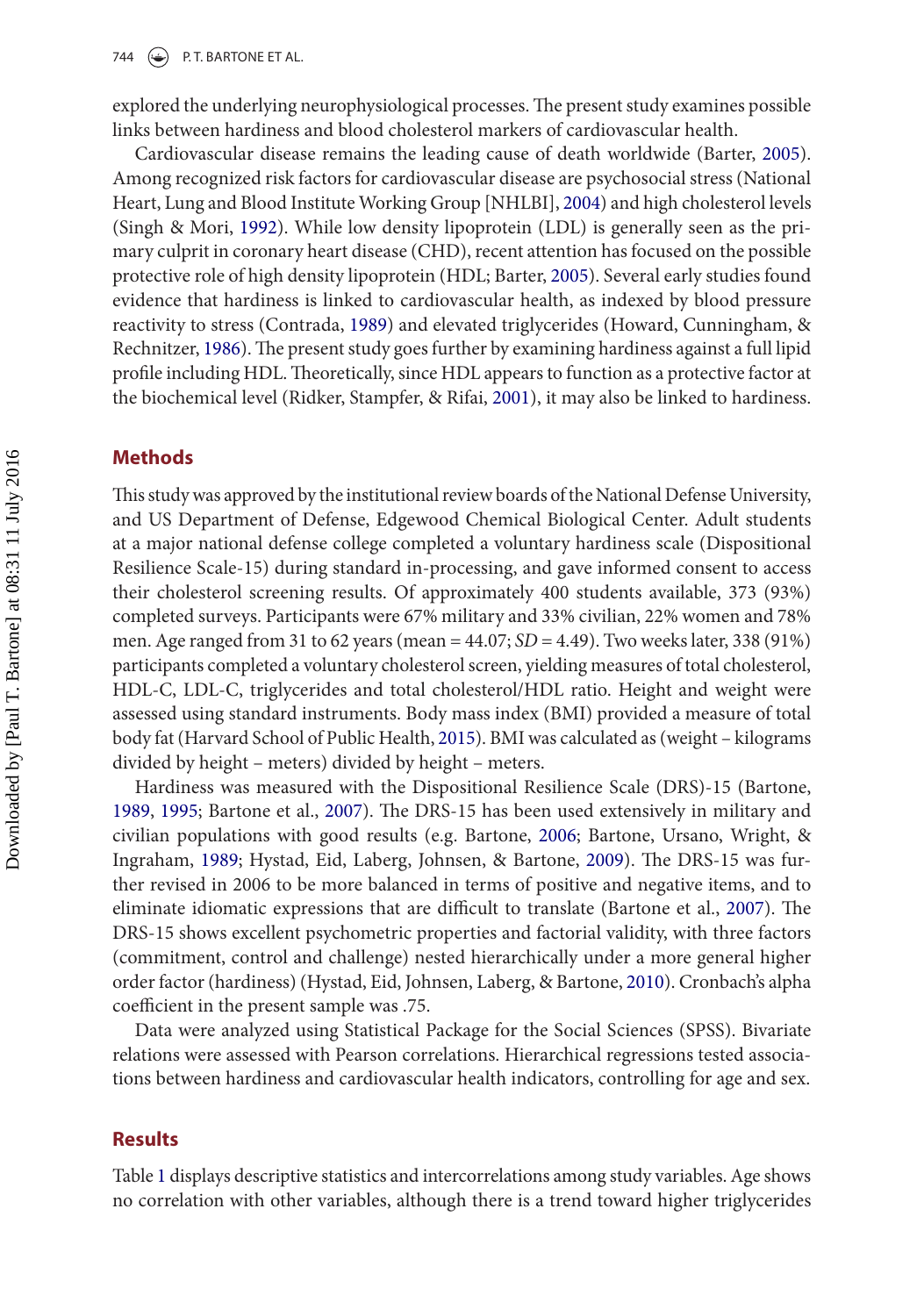| ֕<br>ነ<br>į<br>֠      |
|-----------------------|
| ֚֚֡֡֡֡֡֡֡֡<br>l       |
| I<br>۱<br>ı<br>l<br>l |
| ļ                     |
| l<br>i<br>i           |
| ׇ֚֘                   |
| I                     |
|                       |

| l      |
|--------|
|        |
|        |
|        |
|        |
|        |
|        |
|        |
|        |
|        |
|        |
|        |
|        |
|        |
|        |
|        |
|        |
|        |
|        |
|        |
|        |
|        |
|        |
|        |
|        |
|        |
|        |
|        |
|        |
|        |
|        |
|        |
|        |
|        |
|        |
|        |
| ١      |
|        |
| j      |
| a<br>R |
| j      |
| l      |
|        |

|                                                                                                                                                                                                | Mean (M)     | SD     | Age | Sex  | <b>IIMB</b>      | Chol              | Trig                                                   | 료                 | اء                                                                                                    | Chol/HDL | Hardy                                                                                                                                                                       |
|------------------------------------------------------------------------------------------------------------------------------------------------------------------------------------------------|--------------|--------|-----|------|------------------|-------------------|--------------------------------------------------------|-------------------|-------------------------------------------------------------------------------------------------------|----------|-----------------------------------------------------------------------------------------------------------------------------------------------------------------------------|
| Age                                                                                                                                                                                            | 44.07 (373)  | 4.486  |     | 094  | .068             | .078              |                                                        | 046               | .012                                                                                                  | .042     | $-0.0$                                                                                                                                                                      |
|                                                                                                                                                                                                |              |        |     | .071 | ns               |                   |                                                        |                   |                                                                                                       |          |                                                                                                                                                                             |
| Sex                                                                                                                                                                                            | 1.22 (373)   | $-413$ |     |      | $-267$<br>$0001$ | 187<br>187<br>199 | <b>000</b><br>2010 - 2010 - 2010<br>2010 - 2010 - 2010 |                   | $\frac{180}{100}$<br>$\frac{160}{100}$<br>$\frac{160}{100}$<br>$\frac{160}{100}$<br>$\frac{160}{100}$ |          | $\frac{6}{100}$ = 0.05<br>$\frac{1}{100}$ = 0.05<br>$\frac{1}{100}$ = 0.05<br>$\frac{1}{100}$ = 0.05<br>$\frac{1}{100}$ = 0.04<br>$\frac{1}{200}$ = 0.04<br>$\frac{1}{200}$ |
|                                                                                                                                                                                                |              |        |     |      |                  |                   |                                                        |                   |                                                                                                       |          |                                                                                                                                                                             |
| <b>IMB</b>                                                                                                                                                                                     | 26.01 (200)  | 3.322  |     |      |                  |                   |                                                        |                   |                                                                                                       |          |                                                                                                                                                                             |
|                                                                                                                                                                                                |              |        |     |      |                  | ns                |                                                        |                   |                                                                                                       |          |                                                                                                                                                                             |
| <b>holesterol</b>                                                                                                                                                                              | 189.93 (338) | 31.374 |     |      |                  |                   |                                                        |                   |                                                                                                       |          |                                                                                                                                                                             |
|                                                                                                                                                                                                |              |        |     |      |                  |                   |                                                        |                   |                                                                                                       |          |                                                                                                                                                                             |
| riglycerides                                                                                                                                                                                   | 94.89 (338)  | 67.011 |     |      |                  |                   |                                                        | $-366$<br>$.0001$ |                                                                                                       |          |                                                                                                                                                                             |
|                                                                                                                                                                                                |              |        |     |      |                  |                   |                                                        |                   |                                                                                                       |          |                                                                                                                                                                             |
| 로                                                                                                                                                                                              | 68.99 (338)  | 16.081 |     |      |                  |                   |                                                        |                   | $\frac{n}{1086}$                                                                                      |          |                                                                                                                                                                             |
|                                                                                                                                                                                                |              |        |     |      |                  |                   |                                                        |                   | ns                                                                                                    |          |                                                                                                                                                                             |
| 힘                                                                                                                                                                                              | 102.28 (338) | 26.162 |     |      |                  |                   |                                                        |                   |                                                                                                       |          |                                                                                                                                                                             |
|                                                                                                                                                                                                |              |        |     |      |                  |                   |                                                        |                   |                                                                                                       |          |                                                                                                                                                                             |
| <b>Chol/HDL</b>                                                                                                                                                                                | 2.8665 (338) | 715    |     |      |                  |                   |                                                        |                   |                                                                                                       |          | $-124$<br>$-124$<br>$022$                                                                                                                                                   |
|                                                                                                                                                                                                |              |        |     |      |                  |                   |                                                        |                   |                                                                                                       |          |                                                                                                                                                                             |
| Hardy                                                                                                                                                                                          | 32.43 (373)  | 4.769  |     |      |                  |                   |                                                        |                   |                                                                                                       |          |                                                                                                                                                                             |
| Notes: Age range = 31-62; Sex, 1 = Male, 2 = female; BMI = Body Mass Index; HDL = High Density Lipoprotein; LDL = Low Density Lipoprotein; Cho/HDL = Ratio of Total Cholesterol to HDL; Ws are |              |        |     |      |                  |                   |                                                        |                   |                                                                                                       |          |                                                                                                                                                                             |

shown in parentheses; Significant correlations are in bold; probability levels shown in italics; ns = not significant. shown in parentheses; Significant correlations are in bold; probability levels shown in italics; ns = not significant.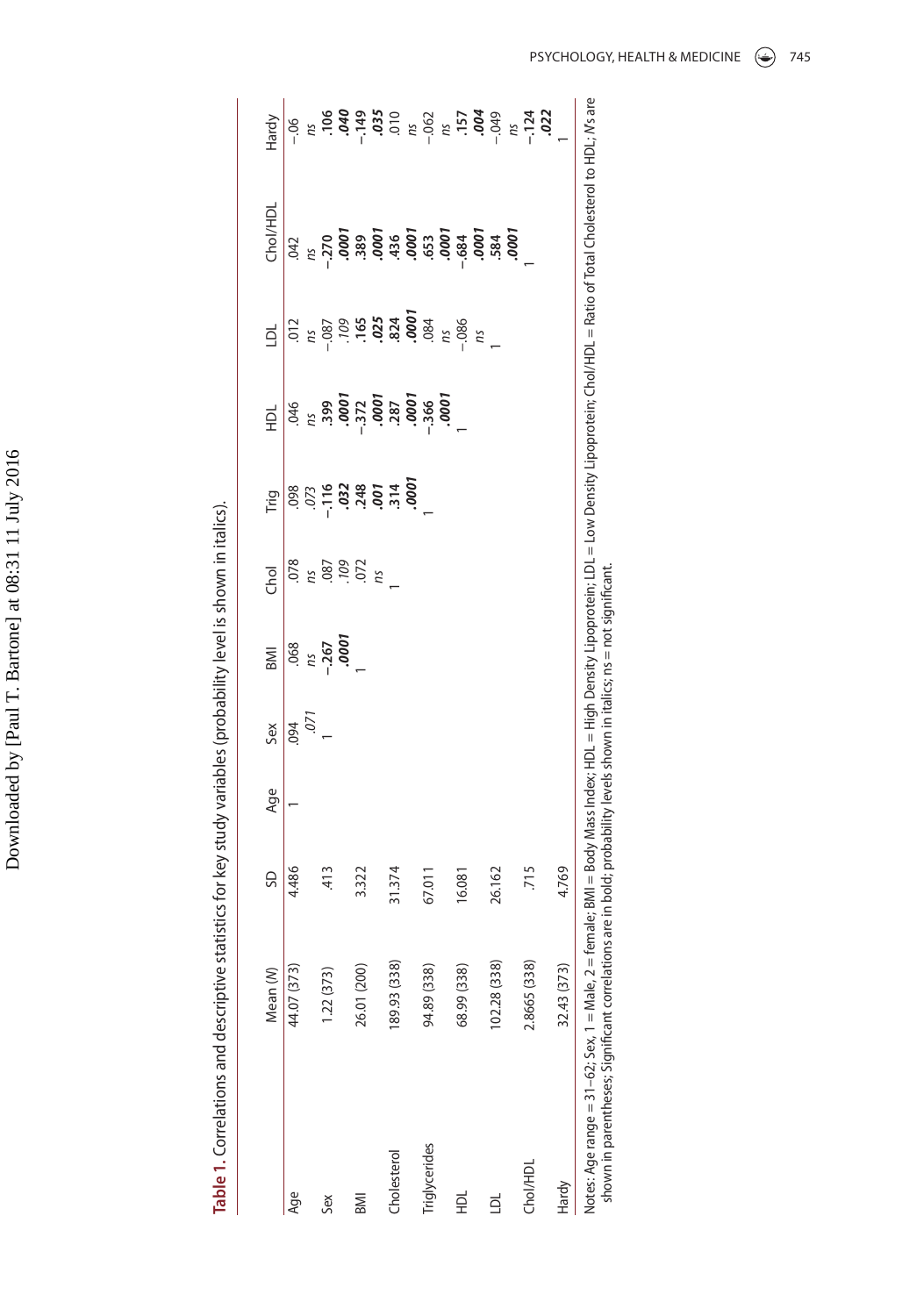#### 746  $\bigodot$  P.T. BARTONE ET AL.

|                       |         | Model 1 |           |         | Model 2 |           |
|-----------------------|---------|---------|-----------|---------|---------|-----------|
| Variable              | В       | SE B    |           | В       | SE B    | IJ        |
| Age                   | .09     | .05     | .12       | .09     | .05     | .13       |
| Sex                   | $-2.22$ | .53     | $-.29***$ | $-2.18$ | .53     | $-.28***$ |
| <b>Hardiness</b>      |         |         |           | $-.10$  | .05     | $-.14*$   |
| $R^2$                 |         |         | .09       |         | .11     |           |
| F for change in $R^2$ |         |         | $9.17***$ |         | $4.39*$ |           |

| Table 2. Hierarchical regression analysis for age, sex and hardiness predicting BMI ( $N = 199$ ). |  |  |  |
|----------------------------------------------------------------------------------------------------|--|--|--|
|                                                                                                    |  |  |  |

Notes: Final Model *F* (196, 3) = 7.68, *p* < .001.

\* *p* < .05; \*\**p* < .01; \*\*\**p* < .001.

| Table 3. Hierarchical regression analysis for age, sex and hardiness predicting HDL ( $N = 337$ ). |  |  |  |  |  |
|----------------------------------------------------------------------------------------------------|--|--|--|--|--|
|----------------------------------------------------------------------------------------------------|--|--|--|--|--|

|                       |         | Model 1 |            | Model 2 |      |          |
|-----------------------|---------|---------|------------|---------|------|----------|
| Variable              | B       | SE B    |            | B       | SE B |          |
| Age                   | $-.001$ | .18     | .00        | .02     | .18  | .01      |
| Sex                   | 15.35   | 1.94    | $.40***$   | 14.89   | 1.94 | $.39***$ |
| <b>Hardiness</b>      |         |         |            | .40     | .17  | $.12***$ |
| $R^2$                 |         |         | .16        |         |      | .17      |
| F for change in $R^2$ |         |         | $31.75***$ |         |      | $5.92**$ |

Notes: Final Model *F* (334, 3) = 23.45, *p* < .001.

\* *p* < .05; \*\**p* < .01; \*\*\**p* < .001.

with increasing age. Hardiness correlates with sex  $(r = .11, p < .04)$ , with women being more hardy and with HDL (*r* = .16, *p* < .01). Hardiness correlates negatively with BMI (*r* = −.15, *p* < .03) and cholesterol/HDL ratio ( $r$  = −.12,  $p$  < .02).

The hierarchical regression predicting BMI (Table 2) reveals that female sex and hardiness are associated with lower BMI body fat  $(F(196, 3) = 7.68, p < .001; R^2 = .11)$ . Next, looking at HDL (Table 3), both female sex and hardiness are associated with higher HDL levels, a healthy pattern  $(F(334, 3) = 23.45, p < .001; R^2 = .17)$ . Finally, both female sex and low hardiness scores are associated with lower cholesterol/HDL ratios (*F* (334, 3) = 10.68,  $p < .001; R<sup>2</sup> = .09$ ). Here, the contribution of hardiness was marginally significant at  $p < .06$ . These results are summarized in Table 4.

# **Discussion**

<span id="page-4-1"></span>This study examines psychological hardiness against several indicators of cardiovascular health, including body fat (BMI) and standard serum cholesterol markers. Results show that hardiness is negatively related to body fat, and positively related to HDL. HDL plays a critical role in removal of excess cholesterol from the bloodstream, thus reducing the risk of atherosclerotic and cardiovascular disease (Tung & Yeo, [2010](#page-7-9)). In the present study, subjects high in hardiness were also more likely to be high in HDL. Additionally, psychological hardiness is negatively related to total cholesterol/HDL ratio, a strong predictor of cardiovascular disease risk (Lemieux et al., [2001\)](#page-7-10).

<span id="page-4-0"></span>One possible explanation for these findings lies in the positive appraisals and coping expectations typically formed by high-hardy persons. These mental activities occur in the pre-frontal cortex, the seat of executive functioning. This area of the brain is engaged in threat appraisal, consideration of response options and the decision to respond in certain ways based upon context, past experience and long-term goals and expectations. More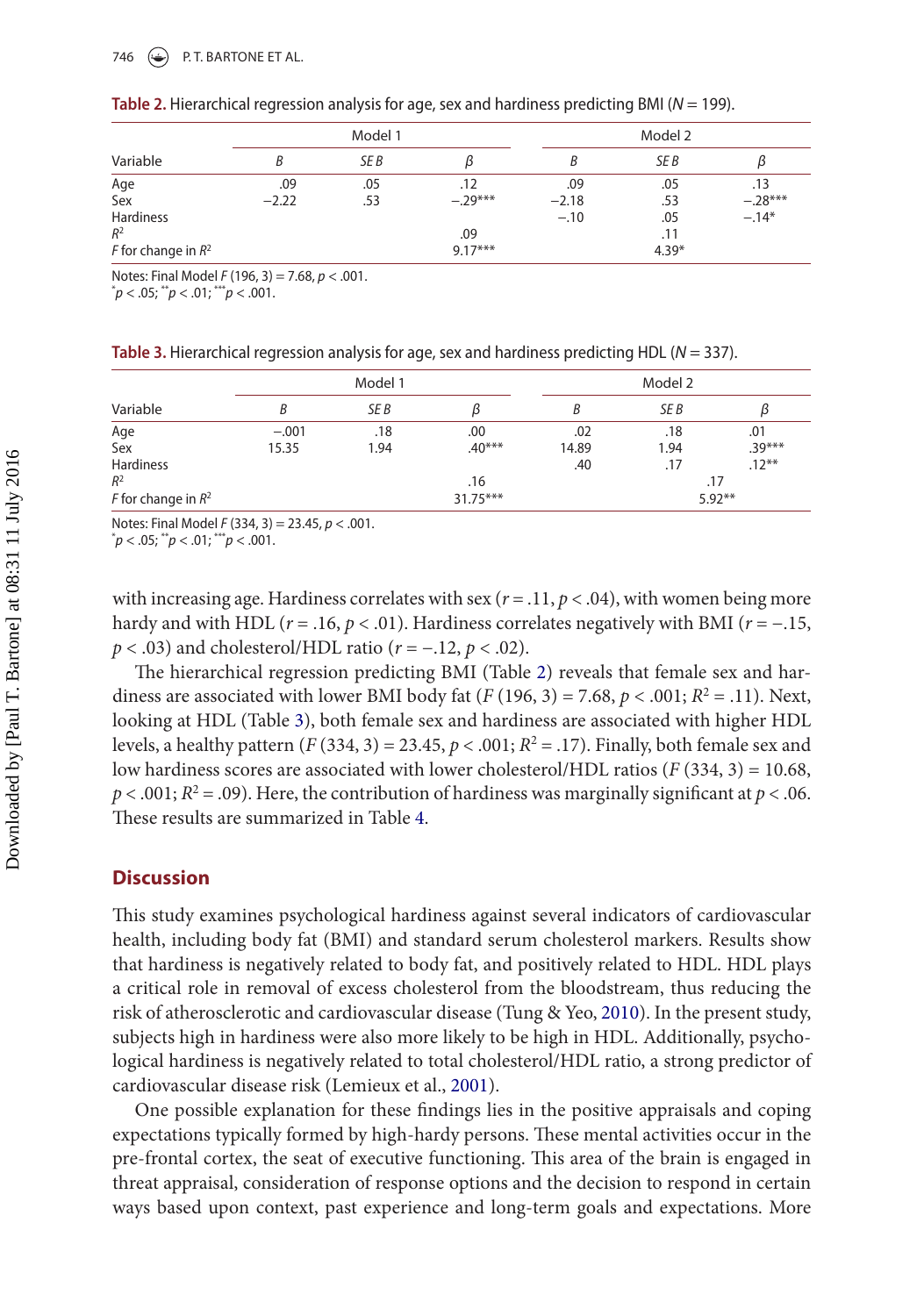|                       |        | Model 1 |            |        |         |           |
|-----------------------|--------|---------|------------|--------|---------|-----------|
| Variable              | В      | SE B    | ß          |        | SE B    | ß         |
| Age                   | .01    | .01     | .07        | .01    | .01     | .07       |
| Sex                   | $-.48$ | .09     | $-.28***$  | $-.46$ | .09     | $-.27***$ |
| <b>Hardiness</b>      |        |         |            | $-.01$ | .01     | $-.10*$   |
| $R^2$                 |        |         | .08        |        | .09     |           |
| F for change in $R^2$ |        |         | $14.24***$ |        | $3.37*$ |           |

**Table 4.** Hierarchical regression analysis for age, sex and hardiness predicting total cholesterol/HDL ratio  $(N = 337)$ .

Notes: Final Model *F* (334, 3) = 10.68, *p* < .001.

\* *p* < .06; \*\**p* < .01; \*\*\**p* < .001.

<span id="page-5-4"></span><span id="page-5-3"></span><span id="page-5-2"></span><span id="page-5-0"></span>specifically, the appraisal and judgment process involves the superomedial prefrontal cortex including the anterior cingulate gyrus (Suchy, [2009\)](#page-7-11), and the anterior prefrontal cortex (Koechlin, Basso, Pietrini, Panzer, & Grafman, [1999](#page-7-12)). These brain areas have abundant bidirectional pathways to a variety of limbic structures including the amygdala and hypothalamus (Thayer & Lane, [2000](#page-7-13), [2007\)](#page-7-14). The hypothalamus in turn is known to play a critical role in cholesterol regulation, through the hypothalamic melanocortin signaling system, which directly regulates synthesis and re-uptake of cholesterol (HDL-C) in the liver (Perez-Tilve et al., [2010](#page-7-15)).

<span id="page-5-1"></span>The positive stress appraisals made by high-hardy persons will tend to maintain the inhibitory control exercised by prefrontal cortical executive function over more primitive subcortical structures and functions, notably the amygdala-regulated fear response. In contrast, more pessimistic (non-hardy) threat appraisals will lead to rapid relinquishing of executive control functions in favor of fear-based responses. The hypothalamic melanocortin signaling system may respond variably to different stimuli received through these central autonomic neural pathways. Thus, increased activity of the hypothalamic melanocortin system associated with enhanced prefrontal cortical control provides one possible explanation for higher HDL levels in high-hardy persons, since the melanocortin system regulates HDL synthesis (Perez-Tilve et al., [2010](#page-7-15)). This is an intriguing possibility for future research to explore.

Another possibility is that higher levels of HDL observed in high-hardy persons stand out in contrast to increased cholesterol production in low-hardy persons, who respond with less executive control and greater autonomic nervous system activation in reacting to stress. This would lead to stronger and more prolonged stress reactions, including release of classic stress hormones, cortisol and adrenaline. This could signal the body to produce more cholesterol, the primary building block of steroid hormones. The low-hardy person who is chronically hyperreactive to changing conditions may then overproduce cholesterol, leading to a depletion of HDL-C and an excess of LDL-C relative to HDL-C.

Another, indirect explanation for the present findings may be that high-hardy people tend to make positive lifestyle choices, including exercising and healthy dieting, and it is this that influences HDL cholesterol levels. A related possibility is that exercise or diet influences HDL cholesterol, while also leading to an increased sense of hardiness as one sees positive results of these activities.

Some limitations of this study should be noted. First, the present results are correlational and should not be taken as definite evidence of causality. Also, since the sample consisted of adult students at a US national defense college, results may not be generalizable to the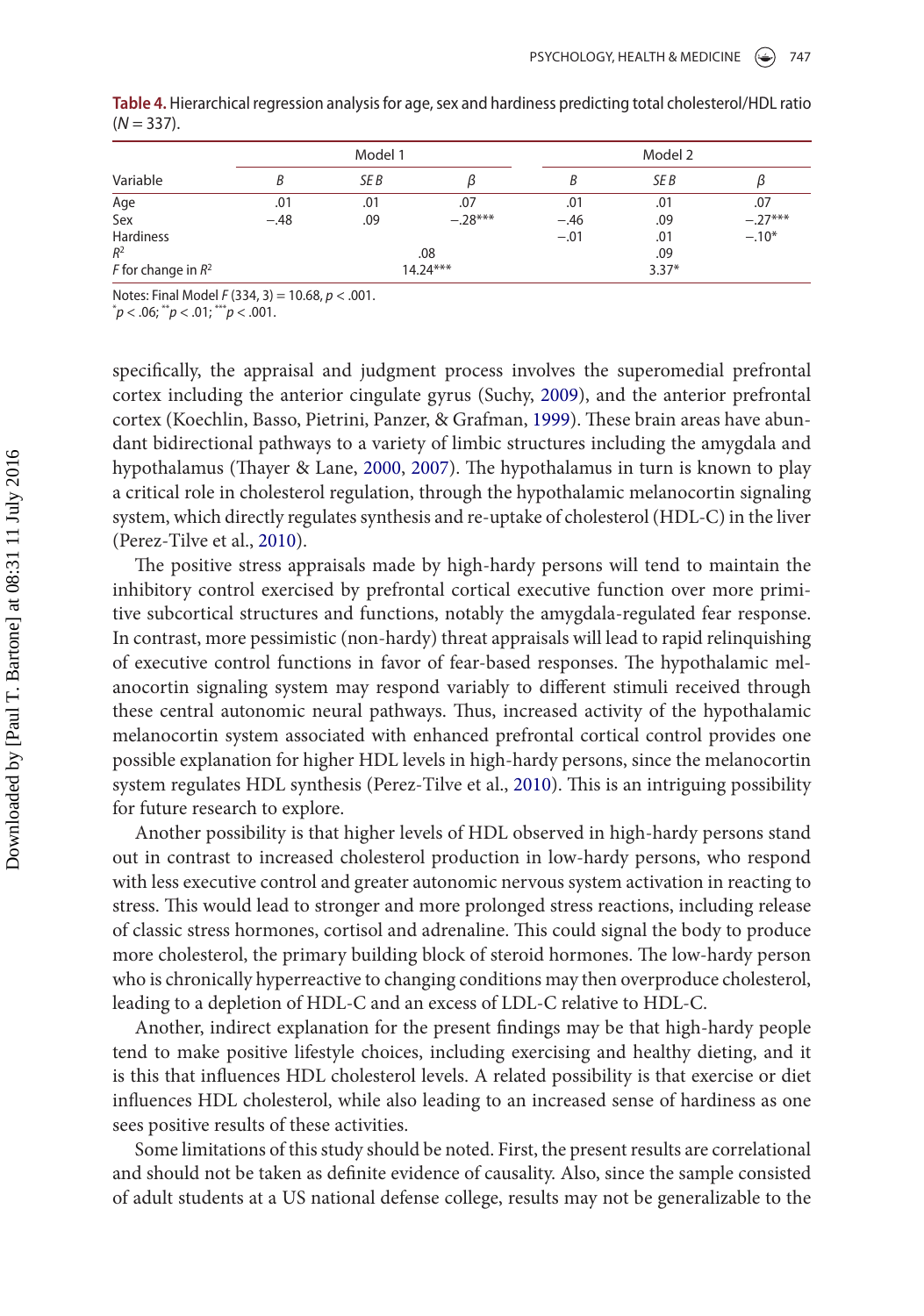748  $\leftrightarrow$  P.T. BARTONE ET AL.

broader civilian population. Another limitation is that several variables were not measured that may influence the relation between hardiness and cholesterol, to include exercise, diet, medications and family history. Future studies should attempt to control for these variables.

The present study has demonstrated that psychological hardiness is associated with cardiovascular health, as indexed by HDL, cholesterol/HDL ratio and body fat. Additional research is merited to assess possible explanations for this effect, and to specify the underlying mechanisms and causal sequences involved. A better understanding of these processes should lead to more effective strategies for reducing stress-related health problems, particularly cardiovascular disease.

### **Disclosure statement**

No potential conflict of interest was reported by the authors.

# **ORCID**

*Asle Sandvik* <http://orcid.org/0000-0002-0953-6771>

# **References**

- <span id="page-6-4"></span>Barter, P. ([2005](#page-2-0)). The role of HDL-cholesterol in preventing atherosclerotic disease. *European Heart Journal Supplements, 7*, F4–F8.
- <span id="page-6-7"></span>Bartone, P. T. ([1989](#page-2-1)). Predictors of stress-related illness in city bus drivers. *Journal of Occupational and Environmental Medicine, 31*, 657–663.
- <span id="page-6-8"></span>Bartone, P. T. [\(1995](#page-2-2)). *A short hardiness scale*. Presented at American Psychological Society Annual Convention, New York. Retrieved from [http://www.hardiness-resilience.com/docs/APS95HAN1.](http://www.hardiness-resilience.com/docs/APS95HAN1.pdf) [pdf](http://www.hardiness-resilience.com/docs/APS95HAN1.pdf)
- <span id="page-6-1"></span>Bartone, P. T. [\(1999](#page-1-4)). Hardiness protects against war-related stress in Army Reserve forces. *Consulting Psychology Journal: Practice and Research, 51*, 72–82.
- <span id="page-6-10"></span>Bartone, P. T. [\(2006\)](#page-2-3). Resilience under military operational stress: Can leaders influence hardiness? *Military Psychology, 18*, S131–S148.
- <span id="page-6-0"></span>Bartone, P. T. [\(2012\)](#page-1-5). Social and organizational influences on psychological hardiness: How leaders can increase stress resilience. *Security Informatics, 1*: 21. Retrieved from [http://www.security](http://www.security-informatics.com/content/pdf/2190-8532-1-21.pdf)[informatics.com/content/pdf/2190-8532-1-21.pdf](http://www.security-informatics.com/content/pdf/2190-8532-1-21.pdf)
- <span id="page-6-9"></span>Bartone, P. T., Eid, J., Johnsen, B. H., Laberg, J. C., Saus, E. R., & Hystad, S. W. ([2007\)](#page-2-4). *Cross-cultural adaptation of the DRS-15 Dispositional Resilience Scale (psychological hardiness)*. Presented at American Psychological Association Annual Convention, San Francisco, CA. Retrieved from <http://www.hardiness-resilience.com/docs/Bartone-etal-2007-APA-SF.pdf>
- <span id="page-6-11"></span>Bartone, P. T., Ursano, R. J., Wright, K. M., & Ingraham, L. H. ([1989](#page-2-5)). The impact of a military air disaster on the health of assistance workers: A prospective study. *The Journal of Nervous and Mental Disease, 177*, 317–328.
- <span id="page-6-2"></span>Britt, T. W., Adler, A. B., & Bartone, P. T. ([2001\)](#page-1-6). Deriving benefits from stressful events: The role of engagement in meaningful work and hardiness. *Journal of Occupational Health Psychology, 6*, 53–63.
- <span id="page-6-5"></span>Contrada, R. J. ([1989](#page-2-6)). Type A behavior, personality hardiness, and cardiovascular responses to stress. *Journal of Personality and Social Psychology, 57*, 895–903.
- <span id="page-6-3"></span>Eschleman, K. J., Bowling, N. A., & Alarcon, G. M. ([2010\)](#page-1-7). A meta-analytic examination of hardiness. *International Journal of Stress Management, 17*, 277–307. doi[:10.1037/a0020476](http://dx.doi.org/10.1037/a0020476)
- <span id="page-6-6"></span>Harvard School of Public Health. [\(2015\)](#page-2-7). *Why use BMI? Obesity prevention source*. Retrieved from [http://www.hsph.harvard.edu/obesity-prevention-source/obesity-definition/obesity-definition](http://www.hsph.harvard.edu/obesity-prevention-source/obesity-definition/obesity-definition-full-story/)[full-story/](http://www.hsph.harvard.edu/obesity-prevention-source/obesity-definition/obesity-definition-full-story/)